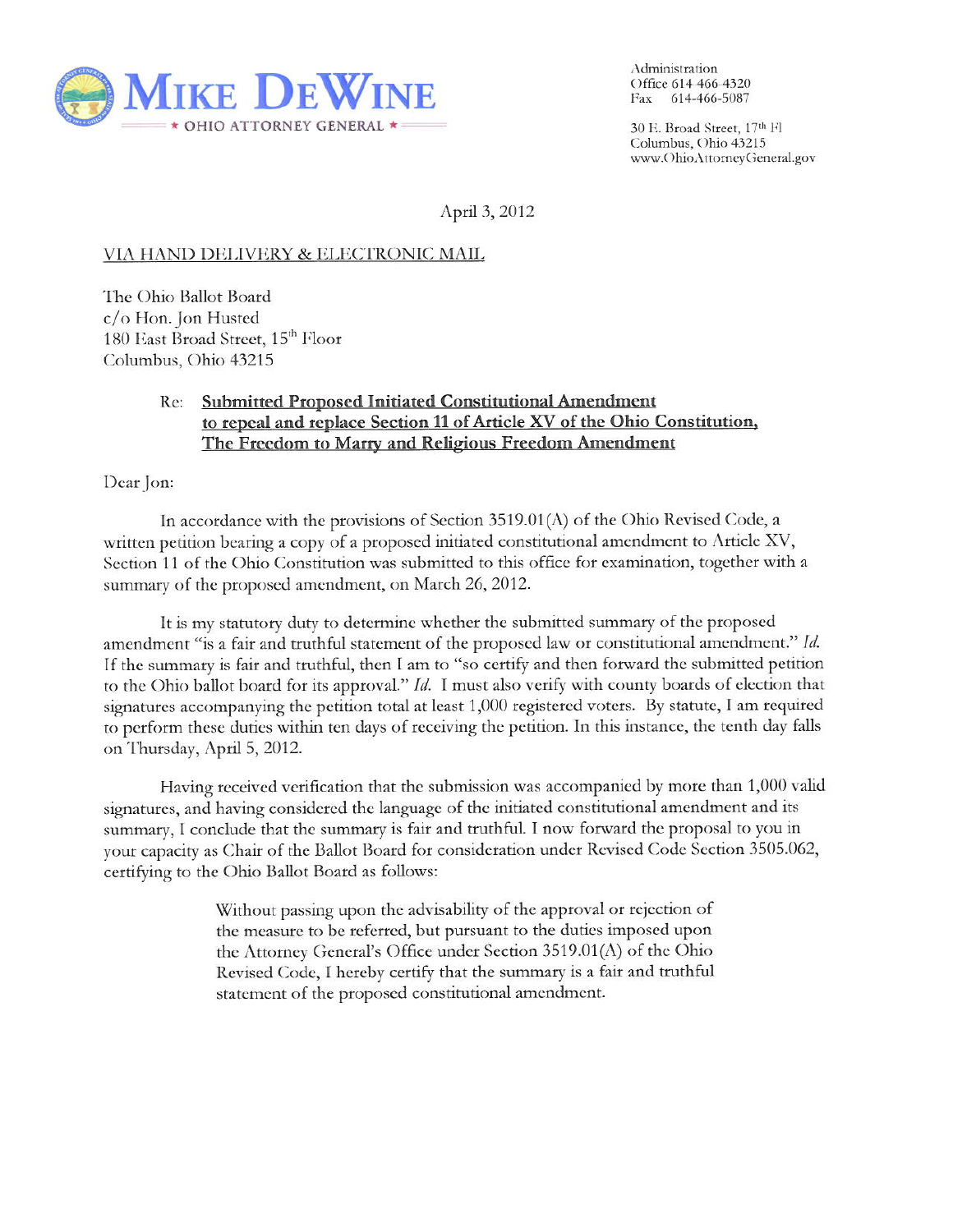Jon Husted Letter April 3, 2012

Once the Ballot Board meets pursuant to Ohio Revised Code Section 3505.062, I will forward its certification(s) to you in accordance with my statutory duties.

Very respectfully yours,

Mile Dewin

Mike DeWine Ohio Attorney General

Enclosure: Submission Text and Summary

cc: Betsy Luper Schuster, General Counsel, Secretary of State (by email)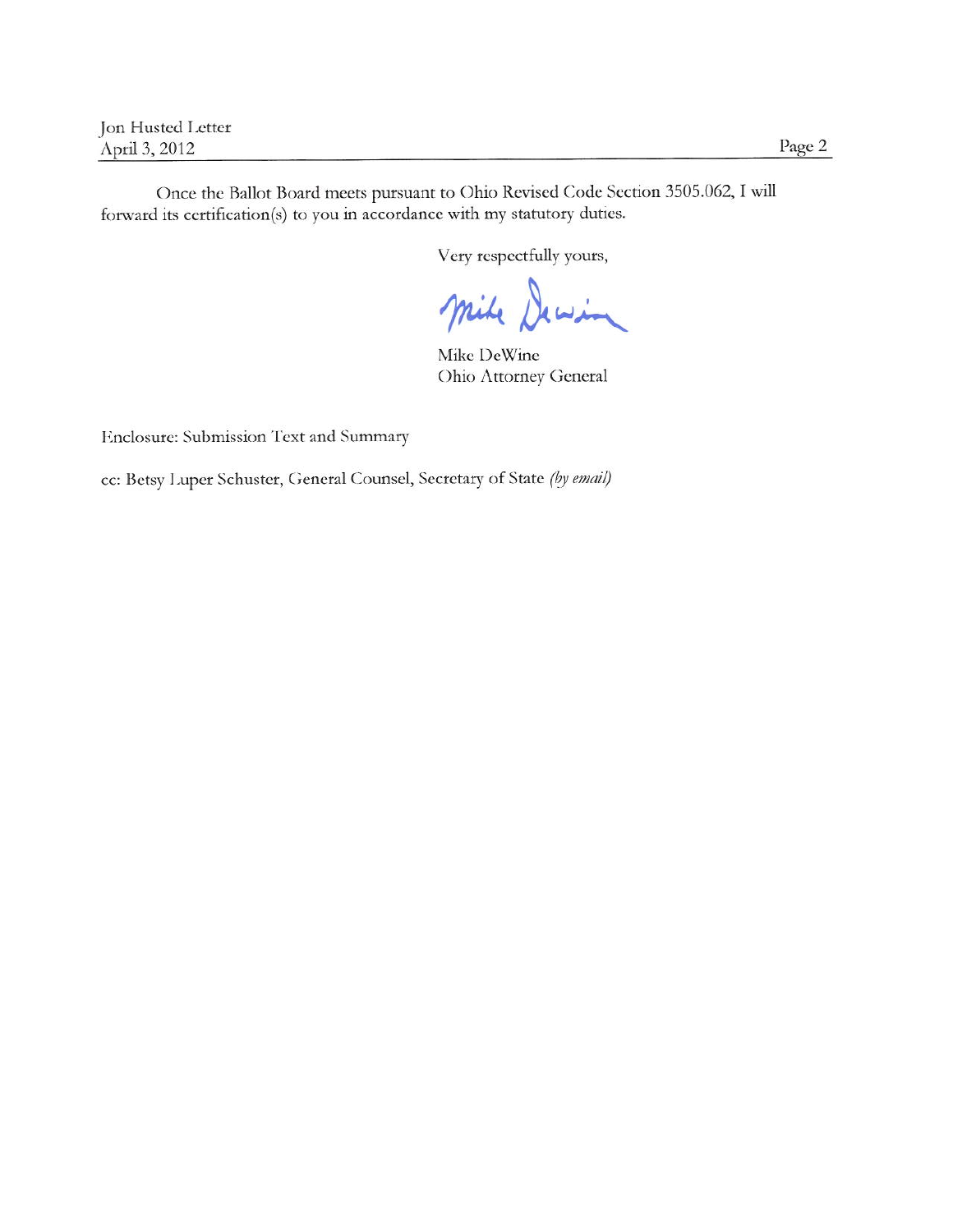

Administration Office 614-466-4320 Fax 614-466-5087

30 E. Broad Street, 17th Fl Columbus, Ohio 43215 www.OhioAttorneyGeneral.gov

April 3, 2012

## VIA U.S. MAIL & ELECTRONIC MAIL

Jennifer Stack 3205 Middleboro Way Dublin, Ohio 43017 Info@FreedomOhio.com

## **Submitted Proposed Initiated Constitutional Amendment** Re: to repeal and replace Section 11 of Article XV of the Ohio Constitution, The Freedom to Marry and Religious Freedom Amendment

Dear Jennifer:

In accordance with the provisions of Section  $3519.01(A)$  of the Ohio Revised Code, a written petition bearing a copy of a proposed initiated constitutional amendment to Article XV, Section 11 of the Ohio Constitution was submitted to this office for examination, together with a summary of that proposed amendment, on March 26, 2012.

It is my statutory duty to determine whether the submitted summary of the proposed amendment "is a fair and truthful statement of the proposed law or constitutional amendment." Id. If the summary is fair and truthful, then I am to "so certify and then forward the submitted petition to the Ohio ballot board for its approval."  $Id$ . I must also verify with county boards of election that signatures accompanying the petition total at least 1,000 registered voters. By statute, I am required to perform these duties within ten days of receiving the petition. In this instance, the tenth day falls on Thursday, April 5, 2012.

Having received verification that the submission was accompanied by more than 1,000 valid signatures, and having considered the language of the initiated constitutional amendment and its summary, I concluded that the summary is fair and truthful. I forwarded the proposal to Secretary of State Jon Husted in his capacity as Chair of the Ballot Board for consideration under Revised Code Section 3505.062, certifying to the Ohio Ballot Board as follows:

> Without passing upon the advisability of the approval or rejection of the measure to be referred, but pursuant to the duties imposed upon the Attorney General's Office under Section 3519.01(A) of the Ohio Revised Code, I hereby certify that the summary is a fair and truthful statement of the proposed constitutional amendment.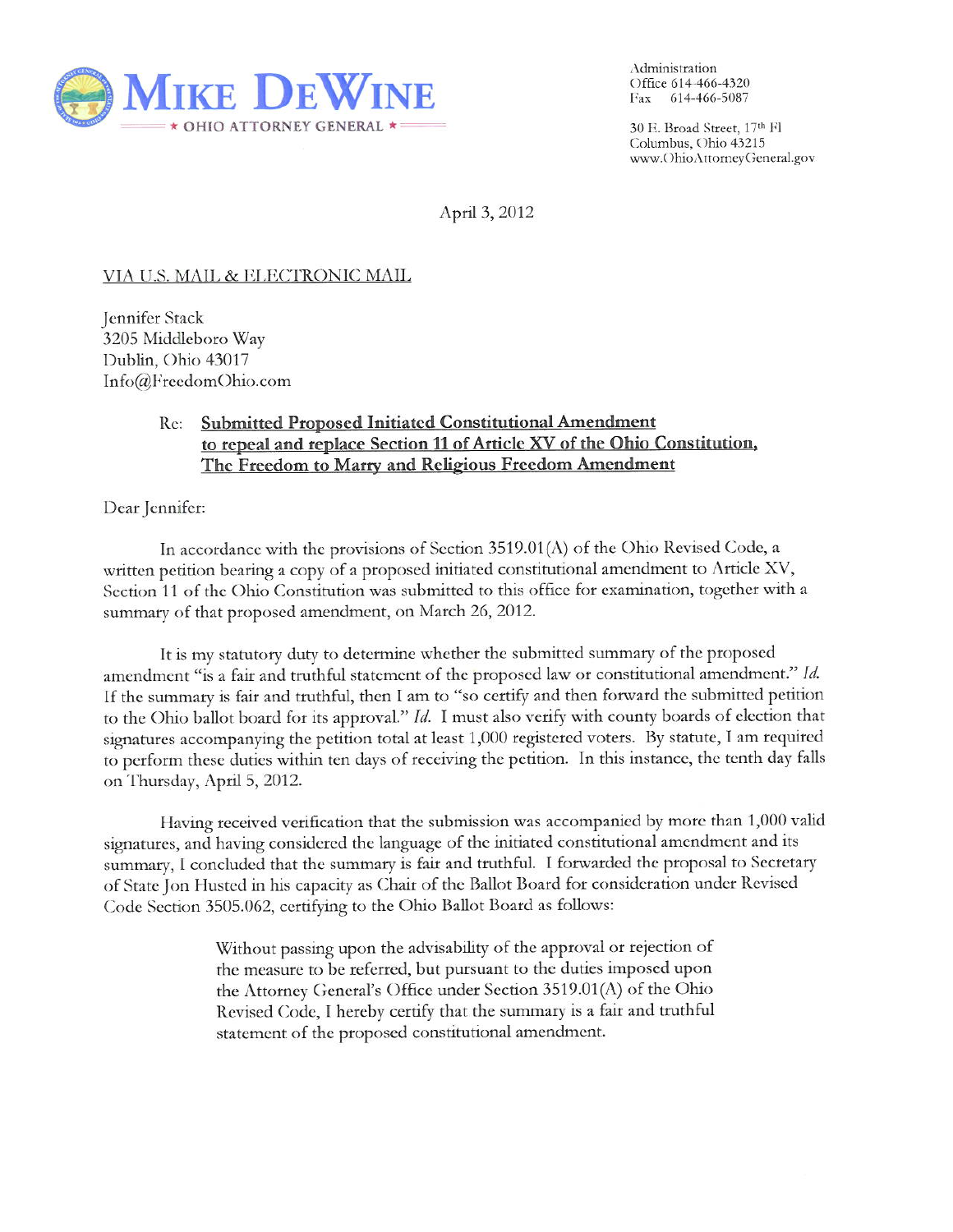Page 2

Very respectfully yours,

 $\mathbf{r}$ 

Mike DeWine Ohio Attorney General

Enclosure: Tally Sheet of Signatures by County

cc: Committee to Represent the Petitioners

Andrew J. Murphy 786 Eddystone Avenue Columbus, Ohio 43224

Ben T. Deutschle 766 Silverleaf Oak Court Westerville, Ohio 43081

Julie A. Driscoll 1217 Mulford Road Columbus, Ohio 43212

Kasey R. VanBuskirk 435 Eldridge Avenue Columbus, Ohio 43203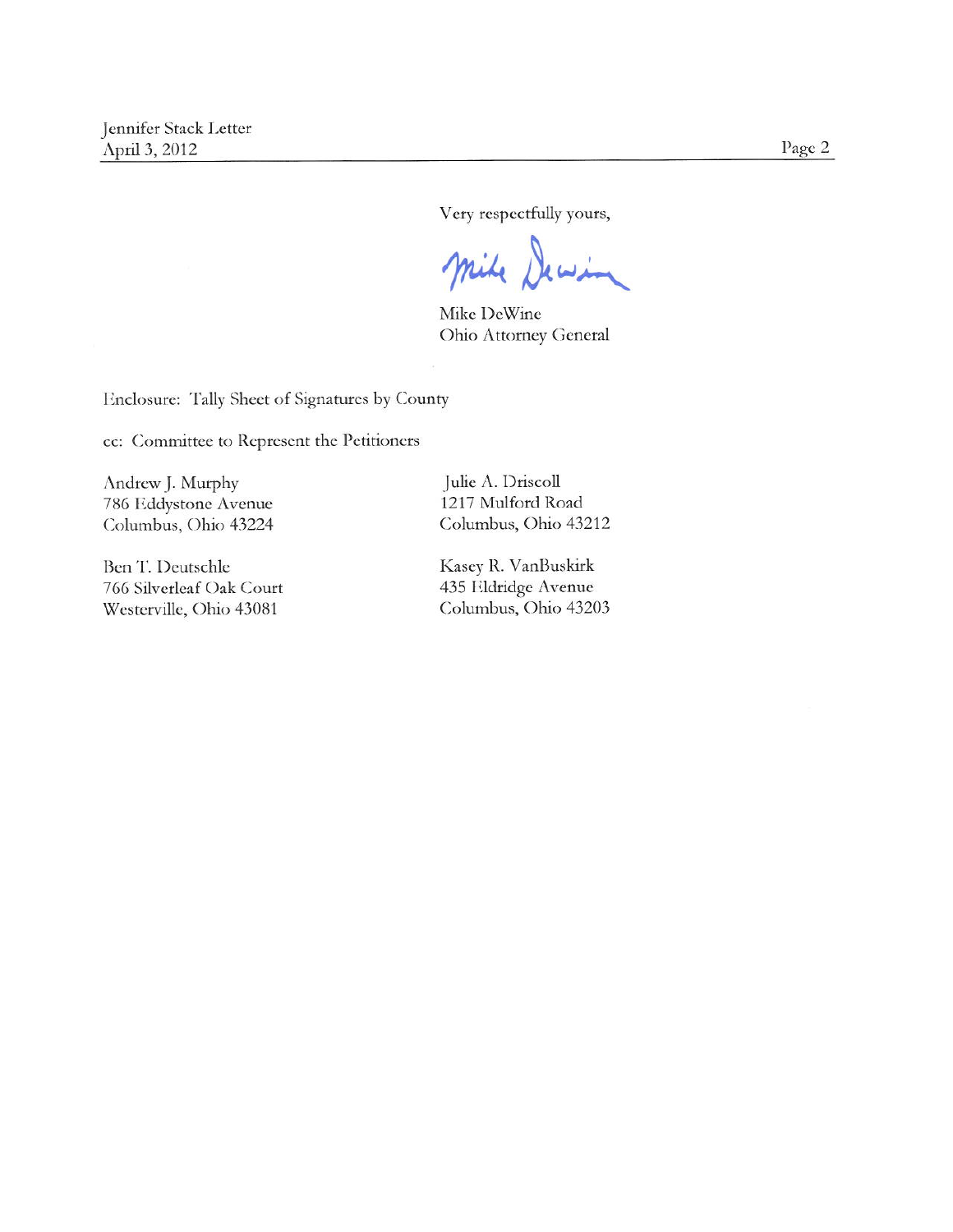| <b>Signatures by County</b><br>Freedom to Marry & Religious Freedom Amendment |                          |                            |                                     |  |
|-------------------------------------------------------------------------------|--------------------------|----------------------------|-------------------------------------|--|
| <b>County</b>                                                                 | Part<br><b>Petitions</b> | Valid<br><b>Signatures</b> | <b>Invalid</b><br><b>Signatures</b> |  |
| Allen County Board of Elections                                               |                          |                            |                                     |  |
| Ashland County Board of Elections                                             | 1                        | 1                          | $\Omega$                            |  |
| Ashtabula County Board of Elections                                           | $\overline{2}$           | 1                          | 1                                   |  |
| Athens County Board of Elections                                              | 1                        | 0                          | 1                                   |  |
| <b>Auglaize County Board of Elections</b>                                     | 1                        | 1                          | $\overline{0}$                      |  |
| <b>Belmont County Board of Elections</b>                                      | $\mathbf{1}$             | 1                          | $\Omega$                            |  |
| <b>Butler County Board of Elections</b>                                       | 4                        | 3                          | 3                                   |  |
| Champaign County Board of Elections                                           | 1                        | 0                          | 1                                   |  |
| <b>Clark County Board of Elections</b>                                        | 3                        | 5                          | 0                                   |  |
| <b>Clermont County Board of Elections</b>                                     | 1                        | 1                          | $\Omega$                            |  |
| <b>Clinton County Board of Elections</b>                                      | $\mathbf{1}$             | 1                          | 0                                   |  |
| Columbiana County Board of Elections                                          | $\overline{2}$           | 1                          | $\mathbf{1}$                        |  |
| <b>Coshocton County Board of Elections</b>                                    | 1                        | $\overline{2}$             | 0                                   |  |
| Cuyahoga County Board of Elections                                            | 20                       | 170                        | 83                                  |  |
| Darke County Board of Elections                                               | 1                        | 1                          | 0                                   |  |
| Delaware County Board of Elections                                            | 15                       | 42                         | 23                                  |  |
| <b>Erie County Board of Elections</b>                                         | 1                        | 3                          | 4                                   |  |
| Fairfield County Board of Elections                                           | 13                       | 15                         | 9                                   |  |
| Franklin County Board of Elections                                            | 70                       | 936                        | 492                                 |  |
| <b>Fulton County Board of Elections</b>                                       | $\overline{2}$           | 2                          | 1                                   |  |
| Geauga County Board of Elections                                              | $\overline{2}$           | 1                          | 1                                   |  |
| <b>Greene County Board of Elections</b>                                       | 3                        | 3                          | 1                                   |  |
| <b>Guernsey County Board of Elections</b>                                     | 1                        | 1                          | 5                                   |  |
| Hamilton County Board of Elections                                            | 8                        | 37                         | 8                                   |  |
| Hancock County Board of Elections                                             | 4                        | 0                          | 4                                   |  |
| Henry County Board of Elections                                               | 1                        | 1                          | 0                                   |  |
| Huron County Board of Elections                                               | $\overline{2}$           | $\overline{2}$             | $\overline{2}$                      |  |
| Jackson County Board of Elections                                             | $\mathbf{1}$             | 0                          | $\mathbf{1}$                        |  |
| Knox County Board of Elections                                                | $\overline{2}$           | 0                          | $\overline{5}$                      |  |
| Lake County Board of Elections                                                | 3                        | 20                         | 6                                   |  |
| Licking County Board of Elections                                             | 13                       | 16                         | $\overline{4}$                      |  |
| Logan County Board of Elections                                               | $\overline{\mathbf{4}}$  | 6                          | $\overline{2}$                      |  |